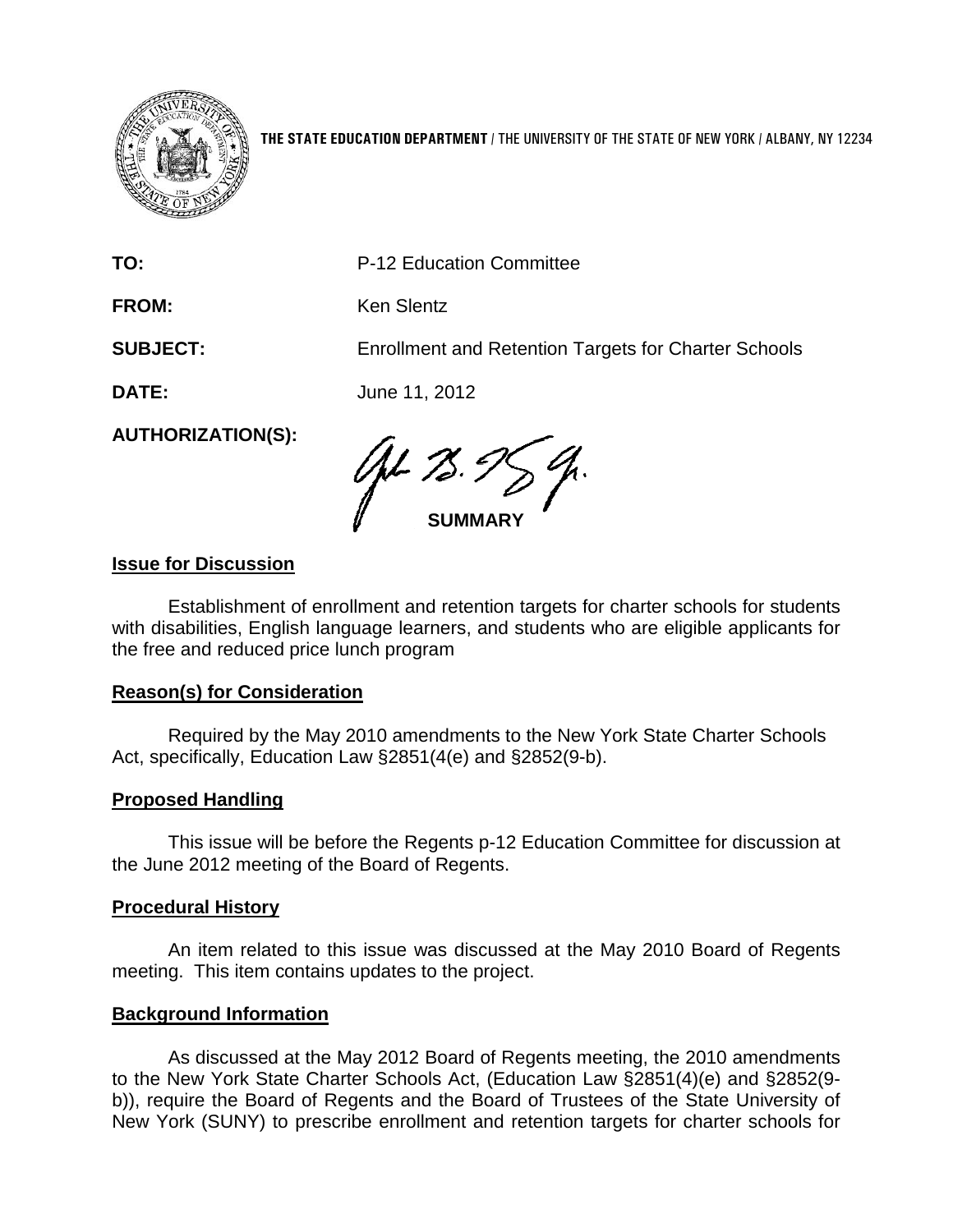students with disabilities, English language learners, and students who are eligible applicants for the free and reduced priced lunch program.

The May Board of Regents item included several documents that provided information about this issue, including a memo about the proposed methodology and a technical report proposing an initial methodology explaining how the data would be analyzed and the targets would be set pursuant to this proposed methodology.

Working with our colleagues at the SUNY Charter Schools Institute, we have since performed significant outreach to the field, including webinars, conference calls, and one-on-one conversations. This public outreach included a webinar for approximately 150 charter school operators and for other stakeholders and the general public, including representatives from parent groups, NYC Community Education Councils, advocacy groups, District Superintendents, the Big 5, the United Federation of Teachers, and the New York State United Teachers.

The Department continues to work with the SUNY Charter Schools Institute to analyze and summarize public comment, but after a preliminary review, comment can be categorized into the following broad areas: 1) respondents who disagree with the law and believe that any quota or target setting is socially irresponsible, effectively perpetuating failings of segregated and underperforming systems; 2) respondents who provided critique of the proposed methodology, offering scenarios where schools would be "penalized" or "rewarded" depending on approaches to identification of at-risk students; 3) respondents who pointed out inaccuracies in our draft empirical files; and 4) general questions or specific case-dependent questions that staff was able to answer through a "Questions and Answers" document. The Department will summarize public comment and post it on the Charter School Office project page and the SUNY-CSI project page at:

<http://www.p12.nysed.gov/psc/enrollment-retention-targets.html>

<http://www.newyorkcharters.org/WebinarMaterials.htm>

Since the May 2012 Board of Regents meeting, staff has made the following improvements to the project, based on continuing refinement of the data sets and methodology to make use of the best available data consistent with the statute and careful consideration of public comment:

1. Updated proposed methodology sets targets for students with disabilities in New York City (NYC) at the Community School District (CSD) level. The previous methodology described in the May 2012 Regents item set targets for students with disabilities at the district level in NYC, consistent with NYSED past policy and practice of reporting enrollment data for students with disabilities only on a citywide basis since placement into special education programs is done citywide. Staff erroneously believed that such policy and practice was premised in part on a lack of accurate and reliable enrollment data by community district. However, program staff has since confirmed with the Department's ITS staff that, while historically such data was not collected, it is currently collected for federal purposes though not publicly reported. Since Education Law §§ 2851(4)(e) and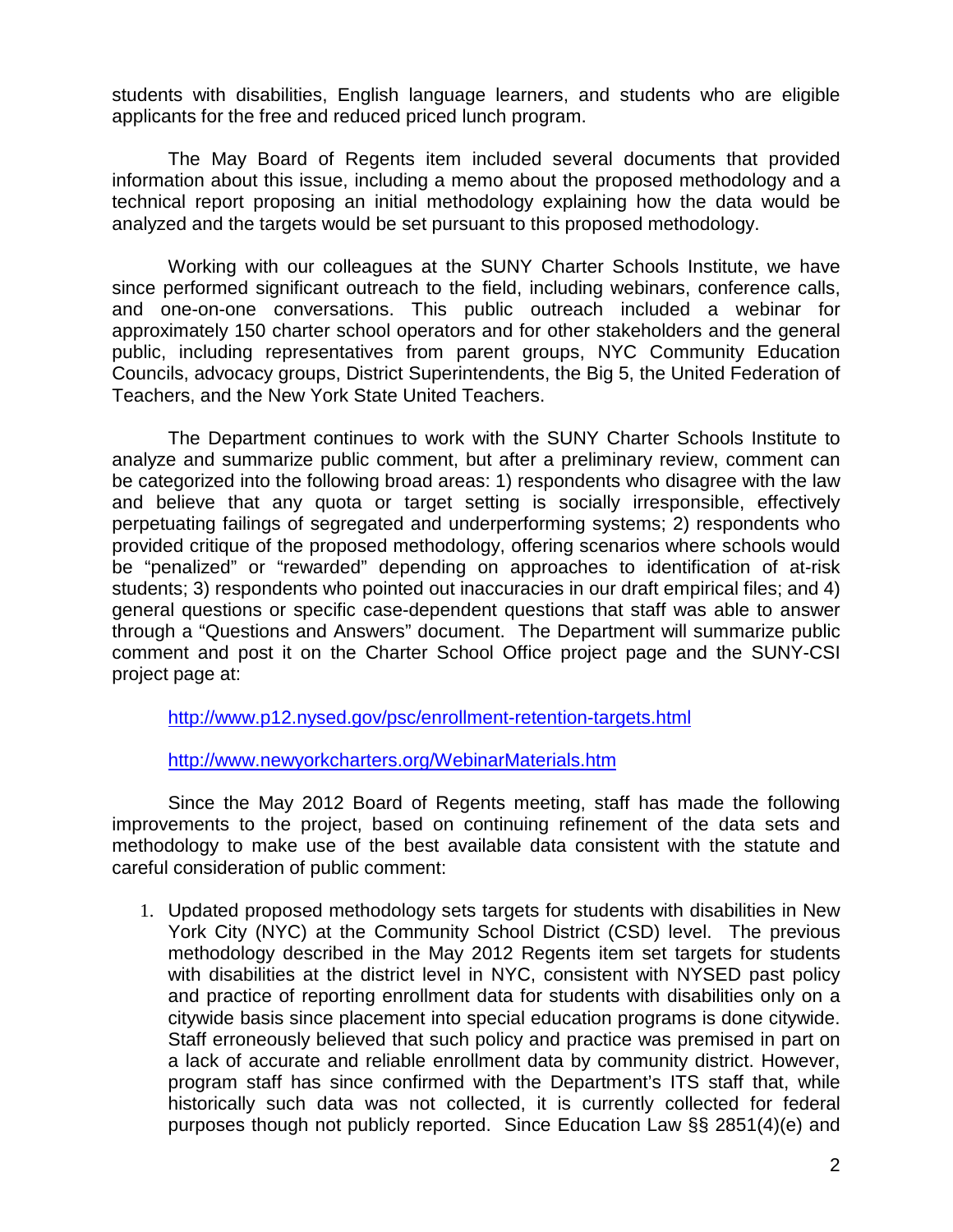2852(9-a)(b)(i) each provide for computation of enrollment and retention targets by community school district and the data is available, the methodology had to be revised to conform to the statute.

- 2. Updated proposed methodology sets targets for charter schools serving high school students in New York City at the CSD level. The previous methodology set targets for charter schools serving high school students in NYC at the district level due to the high school choice system. However, since the enrollment data is available by community district, the methodology was revised to use such data consistent with the statute.
- 3. Updated proposed methodology establishes confidence intervals for charter schools with small subgroup populations ("n" sizes). The Department set and calculated these confidence intervals to ensure statistical accuracy and the ability to set targets for all subgroups of students at all charter schools in the state.

Department staff, in collaboration with the SUNY Charter Schools Institute, will continue to update data files related to target-setting and finalize the proposed methodology for consideration at the July Board of Regents meeting. Staff are working to ensure that the proposed methodology is fully reflective of the intent and letter of the law, is fair and balanced in holding public charter schools accountable for enrolling and retaining at-risk students at rates proportional to schools in their districts of location, and addresses concerns from the public to the extent permitted by the law.

The Department is working to create proposed policy for charter school accountability at renewal, for the Board of Regents review, which will include implementation of enrollment and retention targets. Much like our previous project related to new charter schools applications in the Fall of 2010, staff is re-building standards and processes for charter school renewal, including defining "how good is good enough" for charter renewal; setting timelines, policies and procedures for renewal; creating renewal application handbooks and guidance documents; and defining what "good faith effort" and "repeated failure" means when considering renewal and retention targets.

Interventions and sanctions for charter schools not making good faith efforts to meet effective targets, or for schools repeatedly failing to meet effective targets may include, but not be limited to the Board of Regents:

- placing the school's charter on watch, warning or probation;
- considering a request from a school to modify an admissions policy, consistent with Education Law and Civil Rights Laws;
- considering track record of a charter management organization (CMO) when considering applications for new schools or replication or expansion of the CMO portfolio; and
- non-renewing or revoking the charter of a school that repeatedly fails to meet the effective targets and shows no good faith effort in attempting to meet established effective targets.